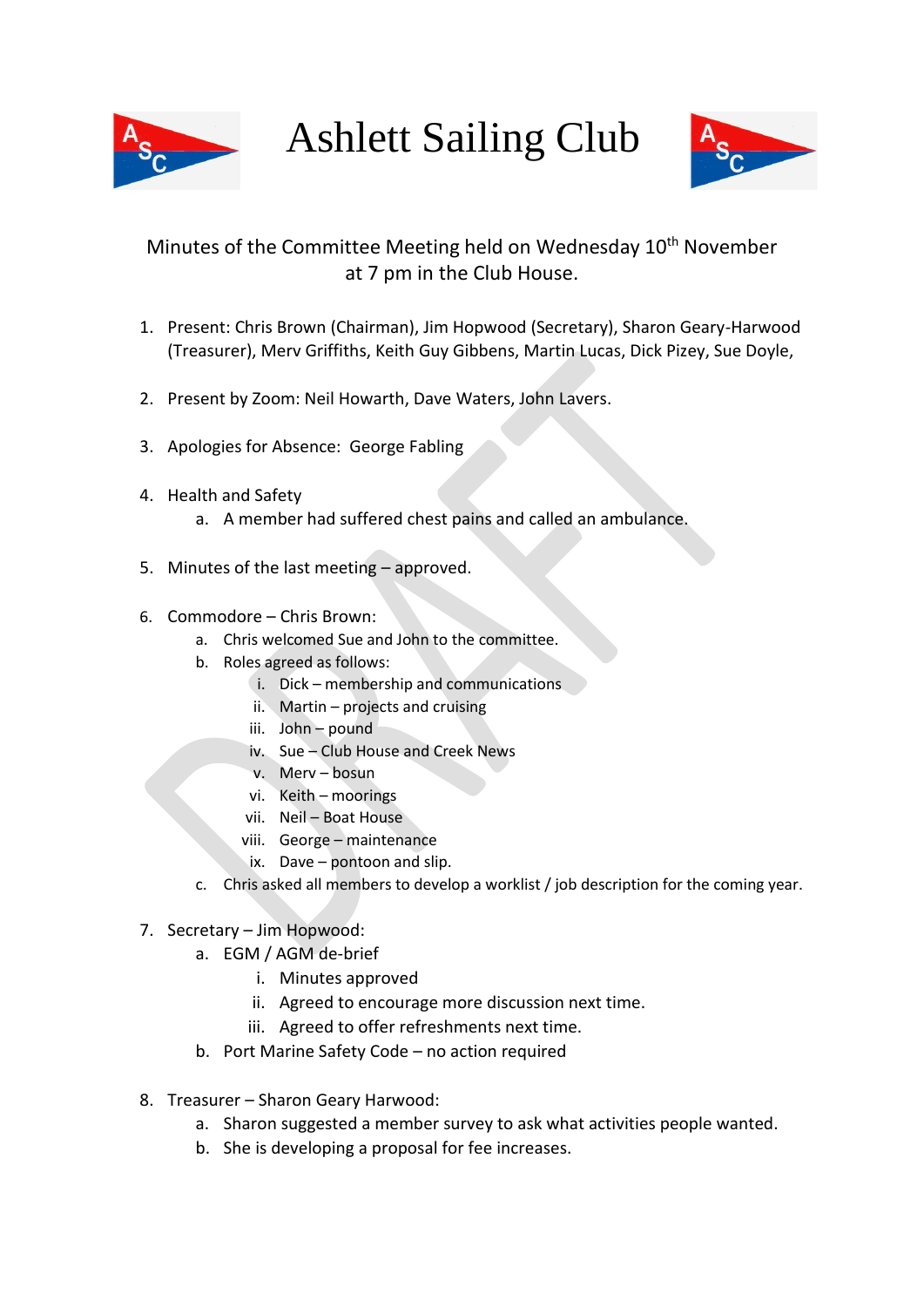| ASHLETT SAILING CLUB              | <b>Nov-21</b> |               |
|-----------------------------------|---------------|---------------|
|                                   |               |               |
| <b>Bank Account</b>               |               | £49,043.75    |
|                                   |               |               |
| Key Deposit                       |               | $-£8,000.00$  |
|                                   |               |               |
| 1 Years running costs             |               | $-£12,000.00$ |
| Less 2021 running costs           |               | $-£4,000.00$  |
| Expenses Earmarked - Electricity  |               | -£2,000.00    |
|                                   |               |               |
| Surplass for 2021                 |               | £23,043.75    |
| Less Holding amount for Toilet    |               | $-£15,000.00$ |
|                                   |               |               |
| Monies due for Hoist fees/Regalia |               | £2,571.00     |
| Total Surplass for 2021/22        |               | £10,614.75    |

- 9. Membership and Communications Dick Pizey:
	- a. One potential new member in pipeline No boat yet.
	- b. Suggest we revert to Zoom meetings for Dec/Jan and Feb **agreed**
	- c. Planning on re starting Virtual Regatta racing on Wednesdays time to be discussed.
	- d. Will Jones has volunteered to take over the website.
- 10. Projects Martin Lucas
	- a. Next workparty will lay cables to the new hardstanding area.
- 11. Pontoon and Slip Dave Waters:
	- a. All good on the Pontoon. Awaiting request for winter pontoon storage by members.
	- b. Slip way cleaned Fri 15th Oct.
	- c. Jay Webb will stand in while Dave Waters is away.
- 12. Moorings Keith Guy-Gibbens:
	- a. Member's buoy found drifting in the creek with no chain attached! Contacted member who has been too busy to check on his mooring for a few months and has no boat on the mooring at present. Asked him to find dropped chain and reconnect. Perhaps need to bring the launch of the check and sign form forward!
- 13. Bosun Merv Griffiths:
	- a. Nothing to report but just one observation on the lift out. While lifting of vessels and transportation went well, the supporting of the boats took far too long. This will need streamlining for next year to make it easier and quicker.